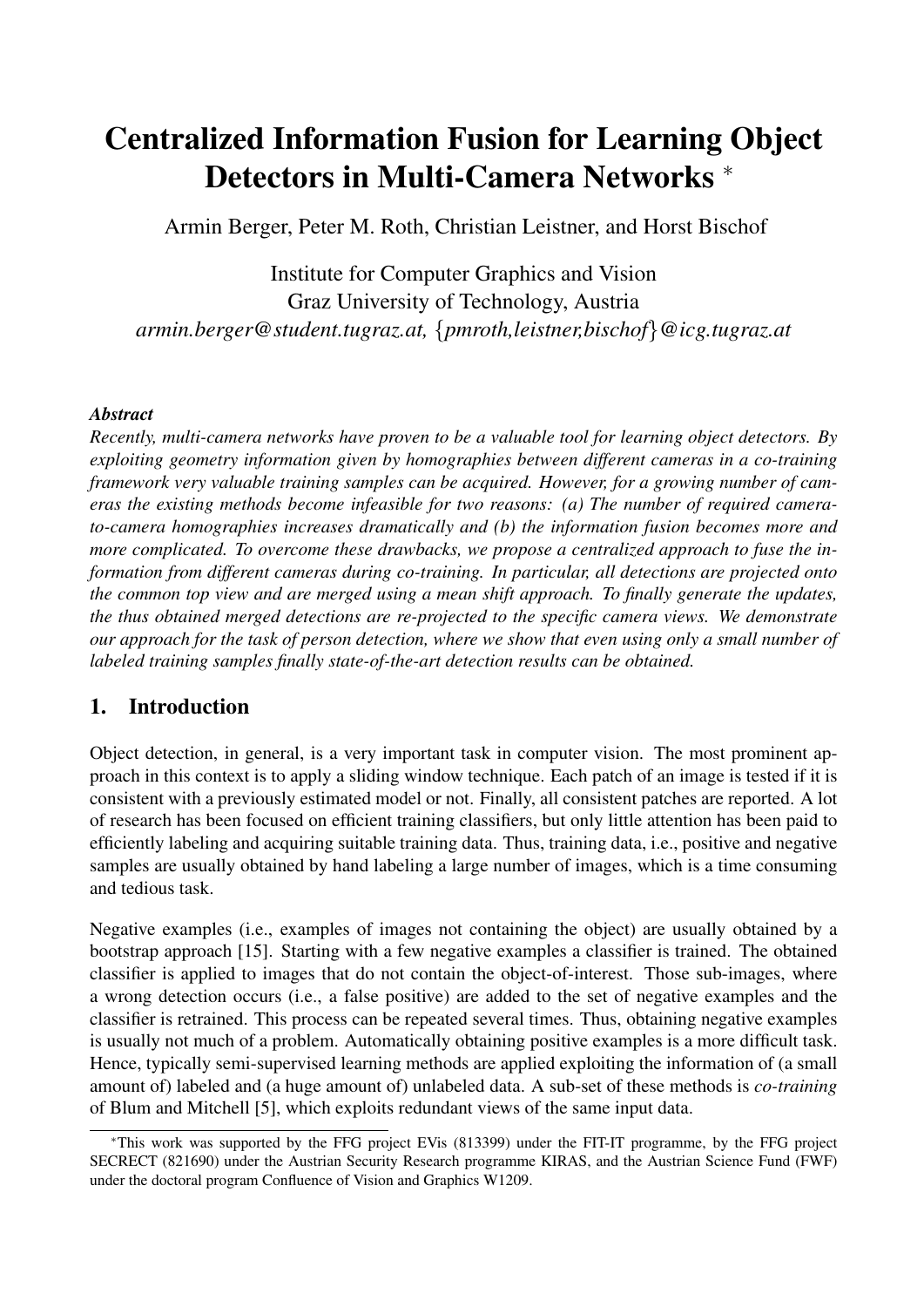Due to its beneficial properties co-training was also applied for many computer vision applications including background modeling [17], learning an object detector [12], or tracking [13]. Later, these ideas were extended for multiple cameras by Leistner et al. [10] regarding different *cameras* as different *views* for the same classification problem. The approach was supported by previous methods exploiting geometry information (i.e., the ground planes and the homographies between the cameras) in order to improve rather simple object or motion detectors ( [4, 9]). However, even showing to be beneficial this approach becomes infeasible if the number of cameras is growing. Due to the required pairwise homographies the computational complexity is increased and the information fusion becomes more and more complicated.

The goal of this paper is to overcome these problems in context of training an object detector using only a small number of labeled samples. In particular, we build on the co-training approach of Leistner et al. introducing a new more efficient centralized merging strategy. For that purpose, we estimate projections from each camera onto the top view, only requiring to calibrate the cameras once. In this way avoiding the camera-to-camera-homographies co-training is performed based on the fused projections in the top view. In contrast to other methods we do not rely on a sample grid on the top view, thus, minimizing the projection errors. To show the benefits of the proposed approach we demonstrate it, even though not limited to this application, for learning of person detectors. We show that if a small number of labeled samples is used only, state-of-the-art methods can be outperformed that were trained from 10,000s of labeled samples!

The remainder of this paper is as follows. First, in Section 2., we review the ideas of co-training in multiple camera networks. Next, in Section 3. we introduce our new centralized multi-camera co-training system. Experimental evaluations are give in in Section 4. Finally, a conclusion and a summary are given in Section 5.

# 2. Co-Training in Multiple-Camera Networks

Supervised learning deals with a labeled dataset  $\mathcal{D}^L$   $\subset$   $\mathcal{X} \times \mathcal{Y}$  $\{(\mathbf{x}_1, y_1), \ldots, (\mathbf{x}_{|\mathcal{D}^L|}, y_{|\mathcal{D}^L|})\}$ , where  $\mathbf{x}_i \in \mathcal{X} = \mathbb{R}^P$  and  $y_i \in \mathcal{Y} = \{+1, -1\}$ . In contrast, unsupervised methods aim to find an interesting (natural) structure in  $\mathcal{X}$ , also implying a certain redundancy, using only unlabeled input data  $\mathcal{D}^U \subset \mathcal{X} = \{x_1, \ldots, x_{|\mathcal{D}^U|}\}\$ . Since unlabeled samples can be obtained significantly easier than labeled samples the goal of semi-supervised learning is to exploit both, the information of labeled  $\mathcal{D}^{L}$  and unlabeled  $\mathcal{D}^{U}$  data. One way to exploit the redundancy in unlabeled data is co-training [5]. The main idea is to train two initial classifiers  $h_1$  and  $h_2$  on a small amount of labeled data  $\mathcal{D}^L$  and then let these classifiers update each other using the unlabeled data  $\mathcal{D}^U$ . An update is performed if one classifier is confident on a sample whereas the other one is not. The approach has proven to converge [5] if two assumptions hold: (a) the error rate of each classifier is low and (b) the views must be conditionally independent. However, the second assumption was later relaxed by several authors (e.g., [1, 2]). Thus, co-training can typically also be applied if, in principle, the learners are strong and low-correlated.

Starting with the work of Levin et al. [12], who used co-training for learning a car detector, cotraining became also quite popular in Computer Vision. In contrast to many artificial machine learning problems, computer vision offers many physical "real-world" constraints, which can guide a semisupervised learning process. For that purpose, existing co-training approaches are applied combined with different simple cues based on shape, appearance, or motion (e.g., [3, 12, 14]). In practice, these cues have often shown to be too weak to lead to robust convergence. In contrast, Leistner et al. [10]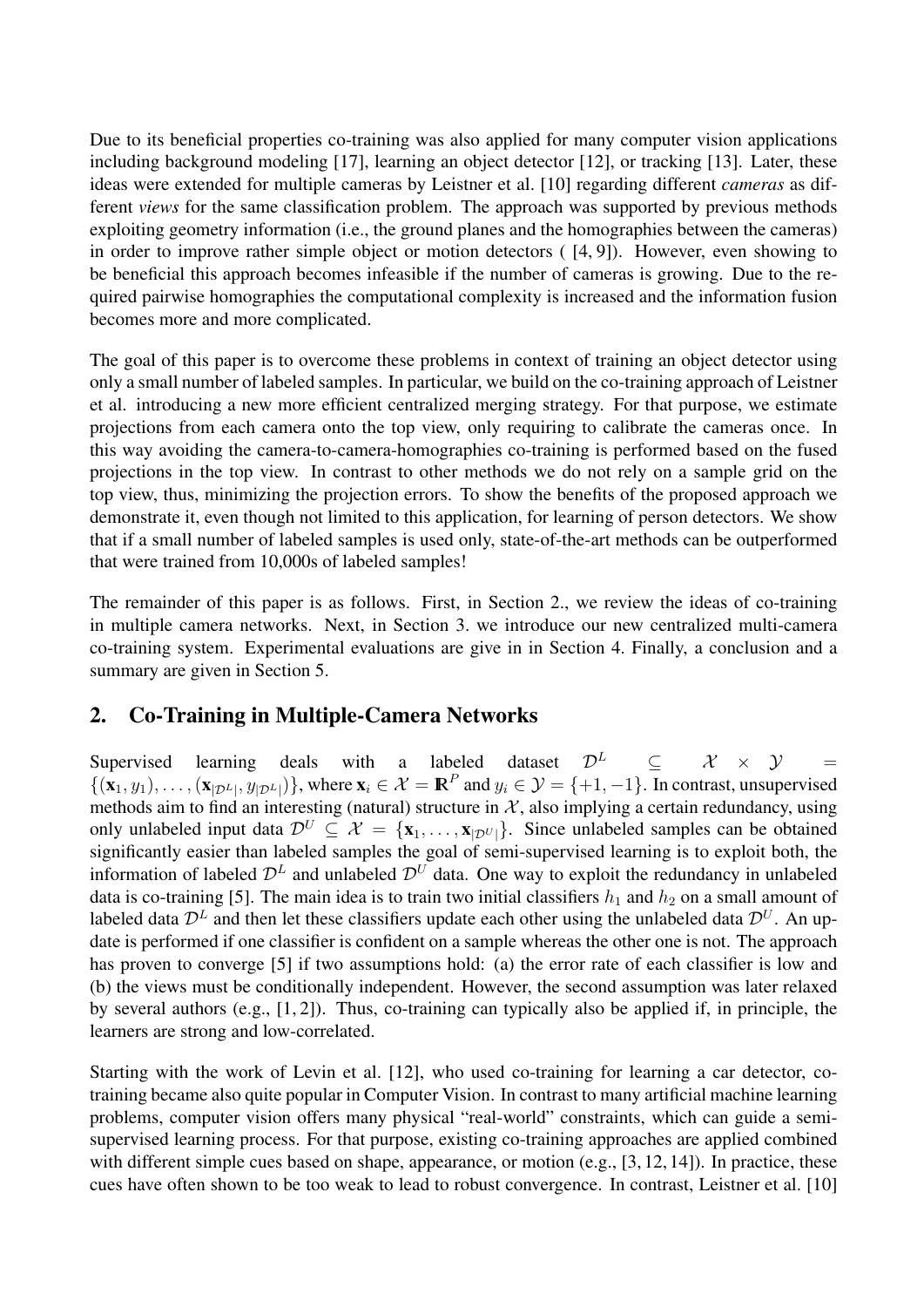proposed to use different *cameras* as different *views* for the same classification problem. Similar to Khan and Shah [9] the key idea is to take advantage of a very strong real-world constraint: *geometry* (i.e., the ground planes and the homographies between the cameras). Considering a setup with  $n$ partly overlapping cameras, each of them observing the same 3D scene, the local image coordinate systems can be mapped onto each other by using a homography, that is based on identified points in the ground-plane, as illustrated in Figure 1.



#### Figure 1. Multi-Camera Co-training: cameras observing a partly-overlapping scene teach each other.

To start the training process, first a general classifier  $C<sup>0</sup>$  is trained from a fixed set of labeled positive and negative samples. This initial classifier is cloned and used to initialize all  $n$  camera views:  $C_1^0, \ldots, C_n^0$ . In fact, due to the different camera positions highly independent views required for cotraining are obtained; even if exactly the same classifier is applied! Then, these cloned classifiers  $C_1^0, \ldots, C_n^0$  are co-trained exploiting the shared geometry.

## 3. Centralized Fusion of Multi-Camera Co-Training

The approach discussed in Section 2. is based on camera-to-camera homography estimation, which makes it infeasible in practice. Thus, in the following we introduce a multiple-camera co-training method avoiding these problems. Moreover, in contrast to other methods the information fusion algorithm is totally independent from the applied learning algorithm.

#### 3.1. Single View Detection and Camera Calibration

To detect objects within a single view, we apply a sliding window technique. Thus, the detection window represented by a classifier is shifted over the image to reach all locations and different scales are achieved by scaling the detection window. In general, there are no further limitations, however, within the multi-camera learning framework we assume that the objects can move on the ground plane only. Thus, we estimate a ground plane and restrict the sliding window to positions on this plane.

To exchange information between the cameras a common ground plane (top view) for all cameras can be estimated. We use calibrated cameras in our centralized approach instead of using camera-tocamera homographies as described in Section 2. In particular, we determine the intrinsic and extrinsic parameters including the radial lens distortion parameter for each camera using Tsai's camera calibration algorithm [16]. Thus, the detections' base points can be inversely projected onto the 3D scene. Then by intersecting the back projected ray with the ground plane ( $z = 0$  plane in the world coordinate frame) the top view coordinates can be obtained. To further increase the accuracy, we additionally correct the radial lens distortion with a first order Taylor polynomial. Having such a calibration the typical way for information exchange within a multiple-camera network would be to discretize the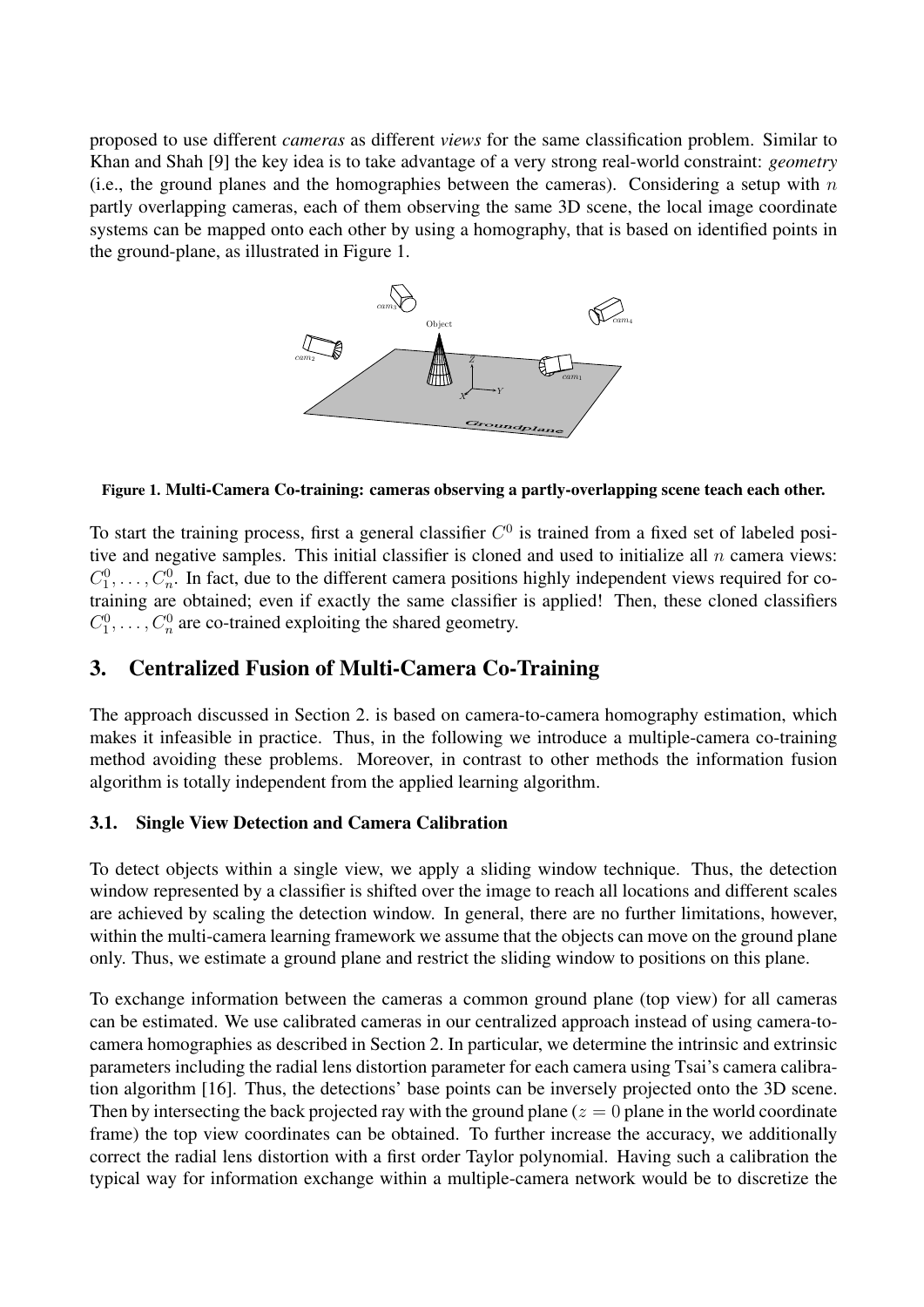ground plane. Then the points in the common ground plane can be projected to each camera view to generate the corresponding search windows in the specific camera view [8]. Although quite efficient, this procedure fails if the camera angles or the distance between the camera to the observed scene are quite different, since projection errors are introduced, Thus, in our system we estimate the sliding window locations per camera allowing for more precise projections via the top view.

#### 3.2. Information Fusion

To merge information from multiple cameras, we first run a detection step using the current cameraspecific classifiers and apply, in contrast to existing approaches such as [8], a non-maximum suppression (NMS). This post-processing leads to a very sparse list of detections for each camera view reducing the complexity of the further processing queue. The obtained detection results are then projected onto the central top view map to obtain a centralized confidence map. Additionally, we retain the information in which camera view a specific detection occurred. However, due to imperfect aligned detections in the single camera views the projections in the top view map are misaligned too. To overcome this problem, in a local neighborhood around a specific location we check the Euclidean distance between all detections in the top view map and introduce a camera count c. The camera count is incremented if the distance to another detection from a different camera view is smaller than a threshold Θ.

Next, based on this camera count map we create a probability density map considering the corresponding confidence values in the top view map. In particular, we transfer only points from the top view map to the density map if  $c \geq 2$  at the point's location (i.e., an agreement of at least two views is required). To estimate the final detection results, we apply a mean-shift clustering on the resulting density map to find all local maxima  $P_{\chi} = \{p_{\chi,1}, \ldots, p_{\chi,k}\}\$ . Finally,  $P_{\chi}$  represents locations on the ground plane where the desired objects are most likely located. The whole procedure is summarized more formally in Table 1.

- Requires  $N > 2$  calibrated cameras; a small set of positive and negative samples
- Train an initial on-line classifier
- Clone the classifier  $N$  times

For each input image:

- For  $n = 1, \ldots, N$ :
	- 1. Detect objects in camera view  $n$ .
	- 2. Apply NMS on the detection output  $\rightarrow \mathcal{D}_n$ .
	- 3. Transfer  $\mathcal{D}_n$  into the top view map.
- If  $(\exists d(\mathbf{p}_i, \mathbf{p}_j) < \Theta \ \forall j \neq i)$ , then
	- 1. Increment camera count at  $\mathbf{p}_i$
- Top view map  $\rightarrow$  probability density map  $\forall$   $p_i$  with camera count  $\geq 2$
- Mean-shift on probability density map  $\rightarrow$  local maxima:  $P_{\chi} = \{p_{\chi,1}, \dots, p_{\chi,k}\}.$
- Output:  $P_{\rm v}$

Table 1. Centralized detections fusion from multiple cameras generating ground plane locations which might be used for a co-training update.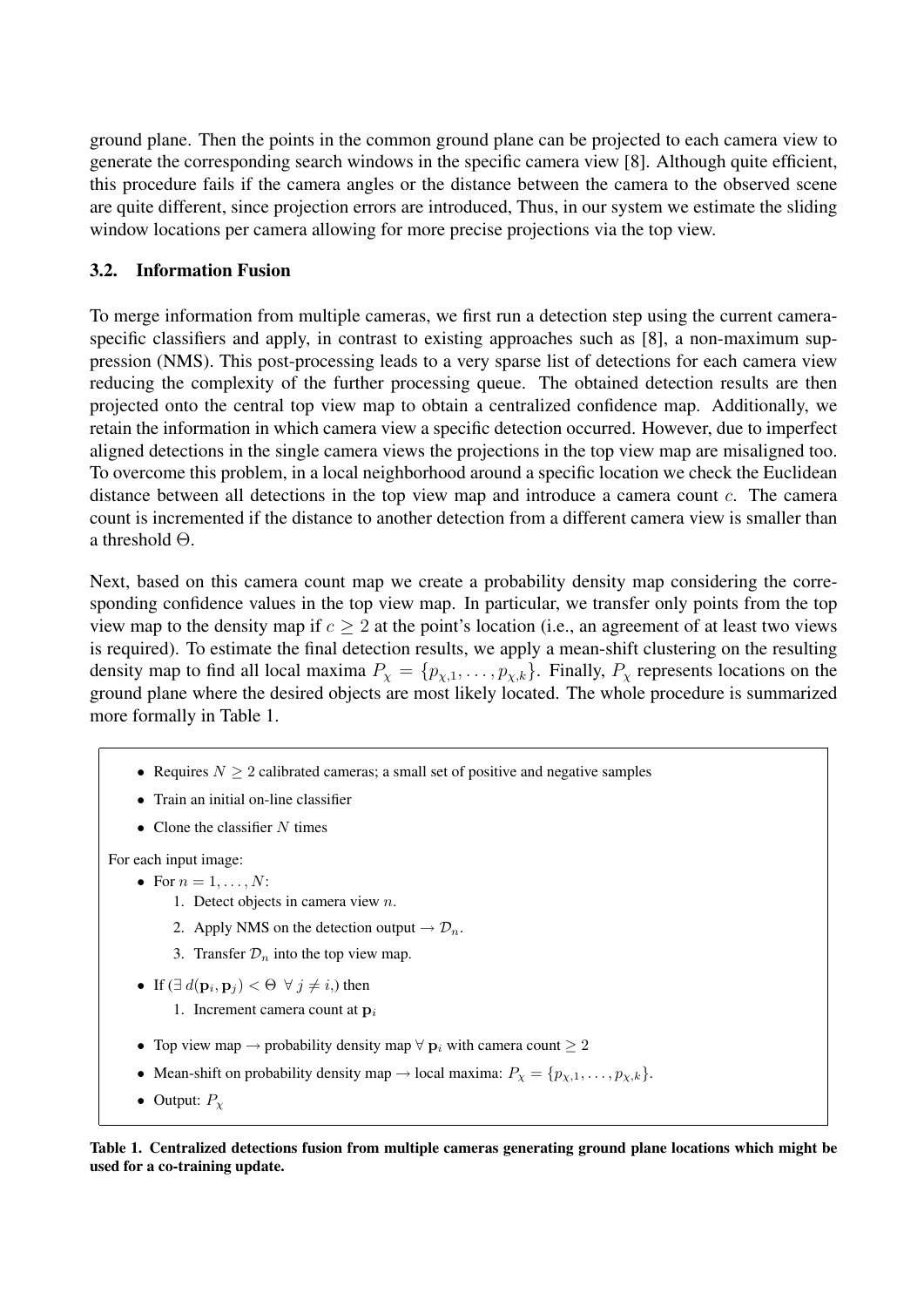#### 3.3. Generating Co-Training Updates

Once we have generated a centralized detection mask represented as a set of positions  $P<sub>x</sub>$  as introduced in Section 3.2., the remaining problem is to generate the updates. For that purpose, we project all points from  $P<sub>x</sub>$  back onto the original camera views and extract positive examples from the single camera views. Additionally, we restore their corresponding bounding boxes in these views (see Section 3.1.). A remaining problem, which would impede robust learning, are occlusions. Thus, we perform an additional occlusion check ensuring that the back projected points and the corresponding bounding boxes contain fully visible objects. In detail, each camera view's occlusion check takes all detections that survived the post-processing and computes the overlap with the back projected bounding boxes. If the overlap between any detection and a back projected bounding box is smaller than a threshold Φ

$$
overlap(bbox_1, bbox_2) = \frac{area(bbox_1 \cap bbox_2)}{area(bbox_1) \cup area(bbox_2)}, \qquad (1)
$$

we perform a positive update on all camera classifiers using the restored sub-window in the camera. To additionally acquire negative updates for each positive update a negative update is bootstrapped from a negative dataset. The overall update procedure is summarized in Table 2.

• Requires  $P<sub>x</sub>$  with K locations from N cameras. • For  $n = 1, \ldots, N$ : 1. For  $k = 1, ..., K$ : (a) Project  $p_{x,k}$  into camera view n. (b) Compute the corresponding bbox. (c) Compute overlap between  $p_{\chi,k}$  and  $\mathcal{D}_n$ . (d) If  $overlap(bbox(\mathcal{D}_{n,j}), bbox(p_{\chi,k})) < \Phi \ \forall \ j \neq k$  then i. Positive update with  $bbox(p_{\chi,k})$  for all classifiers ii. Negative update for all classifiers (bootstrapped)



## 4. Experimental Results

In the following, we demonstrate the proposed approach when learning a person detector<sup>1</sup>. We established a setup consisting of three synchronized static cameras having partly overlapping views, which were calibrated using Tsai's camera calibration software<sup>2</sup>. The experiments are split into two parts: first, we give an analysis of the learning behavior during training; second, we show that a person detector learned on this specific setup can be applied for a general (single camera) detection task. Although the co-training strategy proposed in this paper is quite general, in particular for our experiments we used an on-line GradientBoost-based<sup>3</sup> learner [11]. To increase the robustness and to capture different appearances, we applied a logistic loss-function and used Haar-like as well as HOG features as low level representation.

<sup>&</sup>lt;sup>1</sup>This scenario was chosen since various reference implementations and benchmark datasets are publicly available. <sup>2</sup>http://www.cs.cmu.edu/ rgw/TsaiCode.html which is based on Tsai's camera calibration algorithm [16].

<sup>&</sup>lt;sup>3</sup>Since Liu et al. [13] give a proof for error bounds for on-line boosting in co-training this is a reasonable choice.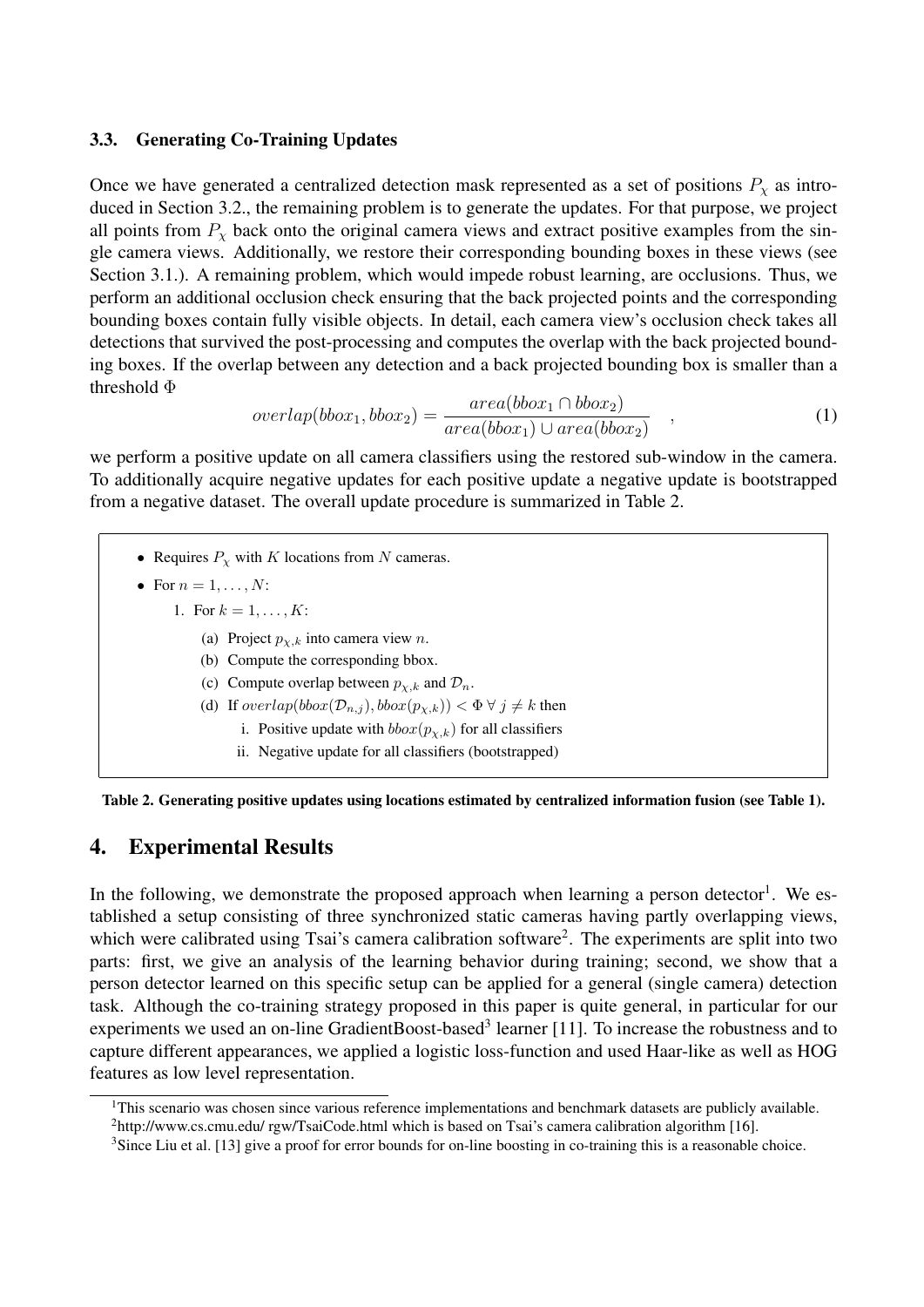#### 4.1. On-line Learning

First of all, we demonstrate the on-line learning behavior of the proposed approach. For that purpose, we generated a training set consisting of 2500 frames and a independent test set consisting of 250 frames. To start the learning process, we trained an initial classifier using a fixed training set of 20 positive and 20 negative samples, which were randomly chosen from a larger dataset (i.e., MIT-CMU). This classifier was cloned and used to initialize the co-training process for each of the three cameras. To demonstrate the learning progress, after a pre-defined number of processed training frames we saved the corresponding classifiers, which were then evaluated on the independent test sequences (i.e., the current classifier was evaluated but no updates were performed!). Please note, there is no collaboration between different cameras during the evaluation. Hence, using a calibrated camera setup is unnecessary.

The corresponding results for view 3 are shown in Figure 2(a). It clearly can be seen that the final performance for both, recall and precision, is already achieved after less than 500 frames and that this performance keeps stable over time. In addition, we compared the final classifier obtained by our approach to two different state-of-the-art detectors<sup>4</sup>, i.e., the Dalal and Triggs (D&T) person detector [6] and the deformable part model of Felzenszwalb et al. [7] (FS). These results are given in Figure 2(b), which show that these detectors can be clearly outperformed in terms of recall and precision. For reasons of completeness, finally in Table 3 for all three cameras the precision, the recall, and the F-measure are given for the initial and the final classifier, respectively. These show the same trend as can be recognized from Figure  $2(a)$  – the recall as well as the precision can be drastically improved.



Figure 2. Learning scene specific classifiers: (a) improvement over time and (b) comparison of the final classifier to state-of-the-art methods.

|        | recall | prec. | F-M  |
|--------|--------|-------|------|
| view   | 0.72   | 0.25  | 0.37 |
| view 2 | 0.71   | 0.29  | 0.41 |
| view 3 | 0.75   | 0.31  | 0.43 |
| a      |        |       |      |

Table 3. Performance characteristics for all three cameras: (a) initial classifiers and (b) final classifiers.

<sup>4</sup>We abstained from a comparison to [10]. Since the method can not cope with the occlusions and the upcoming projection errors, it totally fails and no curves can be generated.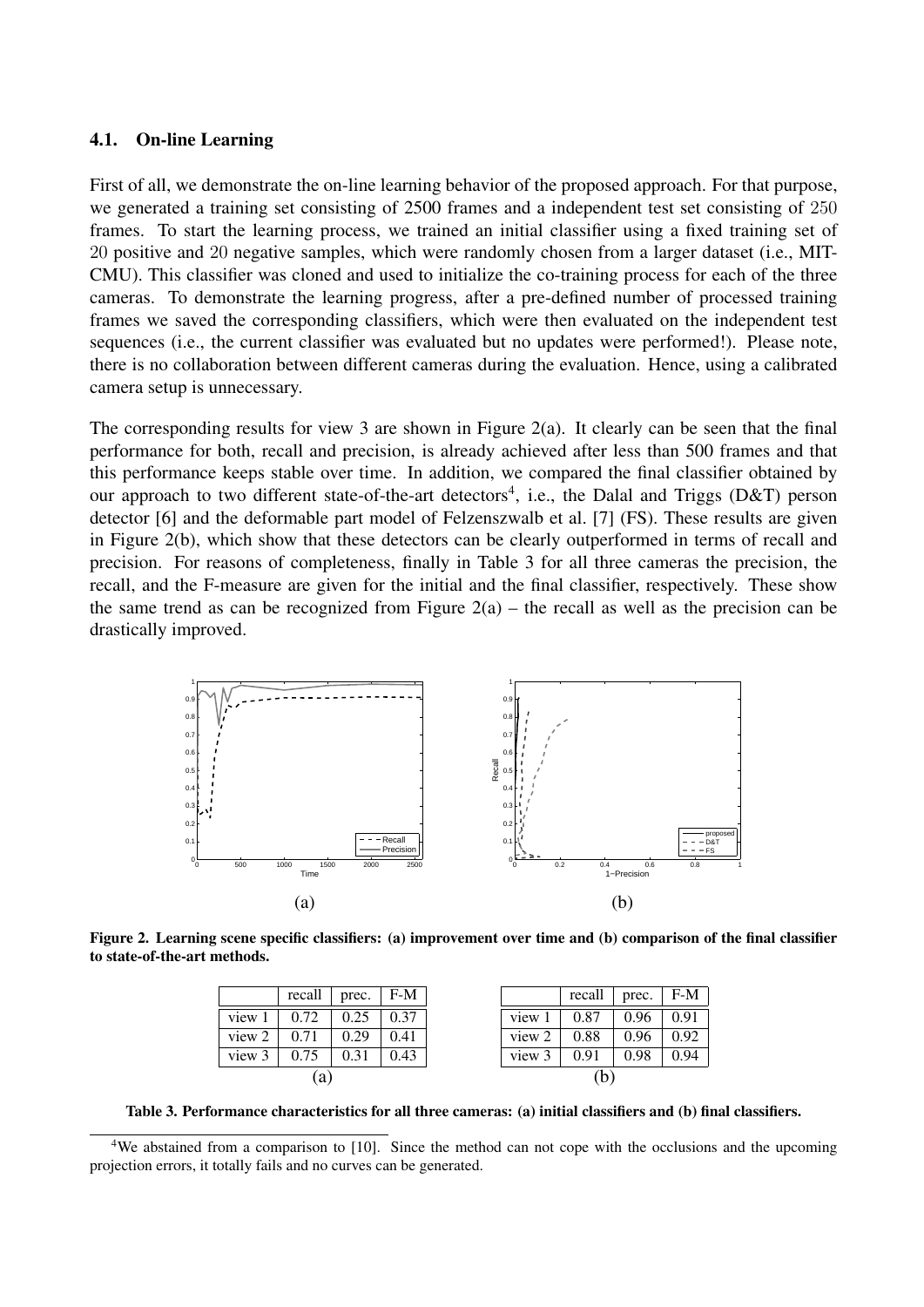#### 4.2. General Pedestrian Detection

Since we have shown that we can train performative scene-specific classifiers, i.e., the test sequences were taken from the same scenario as the training sequences, in the following we show that the acquired information is also beneficial for more general setups. In particular, we show that a classifier that was trained on the laboratory setup introduced in Section 4.1. also yields competitive results on publicly available standard benchmark datasets, i.e., the *PETS* 2006 dataset<sup>5</sup> and the *Caviar* dataset<sup>6</sup>. The thus obtained RPCs, again compared to the two general detectors, are shown in Figure 3. It clearly can be seen that we obtain (more than) competitive results for both datasets, especially, considering the recall! Finally, in Figure 4 we show illustrative detection result for the three different scenarios.



Figure 3. Evaluation on publicly available datasets: (a) PETS 2006 and (b) CAVIAR.



Figure 4. Illustrative detection results: (a) laboratory-scenario, (b) *PETS 2006*, and (c) *CAVIAR*.

## 5. Conclusion

The acquisition of data for training a classifier is an important, however, often ignored problem. In this paper, we proposed a method for training a detector from only a limited number of labeled data. For that purpose, we exploit constraints given by geometry for co-training in a multiple-camera-network. In contrast to existing methods our method differs in two main points: (a) The goal is to learn a general detector from a multiple-camera-setup which can be applied for an arbitrary single-camera setup. (b) To overcome problems arising from a larger number of cameras, an efficient centralized information fusion method is applied. In fact, due to the geometric constraints very valuable samples are selected for updating the classifiers. Thus, the autonomous learning process is quite stable and the classifiers are generalizing to different setups. For our experiments we applied a boosted on-line classifier, finally yielding state-of-the-art detection results.

<sup>5</sup>http://www.pets2006.net

<sup>6</sup>http://homepages.inf.ed.ac.uk/rbf/CAVIARDATA1